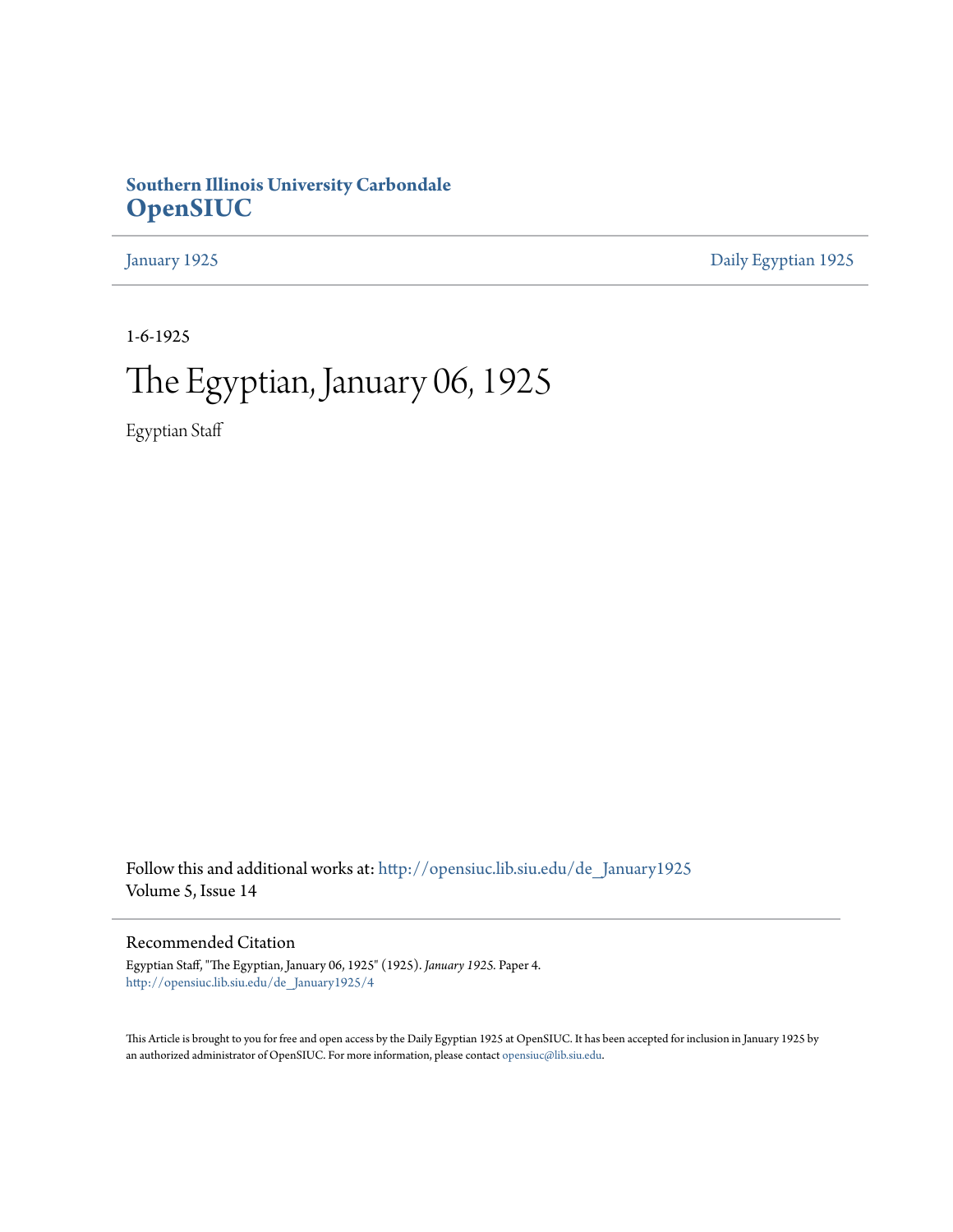

The Christmas program given by

the "Girls' Glee Club" Friday, December 12, was one of the most enjoyable affairs ever given by the Music De· partment of the Teachers' College.

The program opened with a processional "0 Holy Night." This was very impressive. The singers dressed In white, made their entrance from the back of the auditorium and separating into two lines marched down the north and south aisles and onto the stage singing all the time. The words were distinctly understood, and the ensemble was excellent. This brought generous applanse from the schooL

ated to the fullest extent, but some Carterville one point ahead, 8.7. Mun· The rule must be observed in ac. consents and determines to prove<br>additional comment must be given to extend the rule of the fulling of the fullin any on the program. If any song  $\gamma$ . W. C. A. Coach McAndrew said he had not boob, Ocey, Gump, furnish unlimited ever moved one emotionally, "Silent  $\gamma$ . W. C. A. ever moved one emotionally, "Silent  $\begin{array}{c|c}\n & -\n\end{array}$  been informed that the rule had been comedy throughout the play.<br>Night" surely did by reaching every To the Y.W.C. A. members and all enforced more than a year, bu Night" surely did by reaching every To the Y. W. C. A. members and all enforced more than a year, but added Now having read this much of the person in the audience. It makes one the new girls:  $\frac{1}{100}$  the school here

an appreciation of the splendid Xmas us unite in making it the most suc-<br>decorations which were arranged by cessful year possible for the Y.W. decorations which were arranged by cessful year possible for the Y. W. Ing) lessons in knitting or dancing?<br>The members of the Zoology class Carl Smith as Septimus, proves his

At a meeting of the Daughters of front of the Main building for the American Revolution held last nouncements of programs for month, Miss Elizabeth C. Hickson meetings.<br>was elected Regent of the Logan Let's go! Full speed ahead! was elected Regent of the Logan Chapter of the Carbondale D. A. R. THE PRESIDENT.

## OUT CARTERVILLE, 13 TO 11

Chorus with a solo by Miss Mildred minutes when the situation was get. is contained in the ruling to be effec-<br>Bone and a duet by Misses Ruby Ice  $\left| \text{ting} \right|$  desperate for them did they be.  $\left| \text{ times} \right|$  is contained in

|  | . W. C. A |  |  |
|--|-----------|--|--|
|--|-----------|--|--|

what you are interested in.

FACULTY MEMBER HONORED | Watch the bulletin boards in the entrance to the Auditorium and in

#### CHRISTMAS PROGRAM **NORMAL BASKETBALL NOSES** ATHLETIC FEE PLAN ADOPT-<br>GIVEN IN CHAPEL OUT CARTERVILLE, 13 TO 11 ED BY COLLEGE HE ED BY COLLEGE HERE

Carterville Independents last night as adoption of the compulsory athletic present in their hall, Jan. 9, 1925.<br>Ritchey tossed a long one from the fund policy just announced by the After seeing this play, if you are Ritchey tossed a long one from the fund policy just announced by the side that whisked through the hoor management of the school.

of the game when Scott had put them is concerned has lagged more and organization.<br>ahead 4.0 by tossing a pretty basket more, this policy was at length applements alove ahead 4-0 by tossing a pretty basket more, this policy was at length ap-  $\eta$  This play, "The Little Clodhopper,"<br>and two free throws within the first proved by President Shryock, who is a seem attain a small with

pleasing soprano voice which rang aggregation who started right in from dents entitles them to admission to all termines to marry her to her son, de-<br>pleasing soprano voice which rang aggregation who started right in from out true and clear. The club should the toss up taking long loops at the athletic contests and games and in Georgie, a city dude. The first act refer honored in having among their basket from all distances and angles the long run will be cheaper than the shows Miss Bean's boarding house in<br>The shows with such a promising The Maroons were loath to shoot from single ranks one with such a promising The Maroons were loath to shoot from single admission policy. Larger num. the country where Judy is assisting<br>voice. The club gave her excellent out in the floor and did not make an hers are voice. The club gave her excellent out in the floor and did not make an hers are to be expected to attend un- in the kitchen. Mrs. Boggs arrives to support which added greatly to the  $\mu$ ,  $\mu$  in the interval and  $\mu$ .

Another pleasing selection was hesitant on taking chances from ? Ics will have bearing on the future a cruel woman and refuses to leave distance and not until the last five of competitive athletics at the school, the country. A city actress, one minutes when the situation was get  $\frac{1}{1}$  is contained in the ruling to be effec. Charmian Carter, is in lov Bone and a duet by Misses Ruby Ice  $\begin{bmatrix} \text{ting} \text{ degree} \\ \text{sign} \text{ to crack} \end{bmatrix}$  to them did they be tive immediately that no student un. Georgie and follows him to the coun-<br>gin to crack loose from all angles and  $\begin{bmatrix} \text{Area} \text{ velocity$ der college scholastic standing can try. She learns of the plot to marry Other members were "Hark the their efforts were rewarded. Begin- participate in competitives athletics, him to Judy and falsely accuses Judy Herald Angels Sing," "English Carol- ning the third period behind 6-4. Rit- affe Herald Angels Sing," "English Carol- ning the third period behind 6-4. Rit- affecting especially baseball, basket- of being a thief. Mrs. Boggs prom-<br>ing Song" and "Silent Night" with or- chey soon tied the count, 6-6. Sh ing Song" and "Silent Night" with or-chey soon tied the count, 6-6. Shelby ball and football. In the past some ises to not press the charge if the gan accompaniment. All of these, old about the middle of the fourth quar of the best men were of less than little clodhopper will consent to come familiar Xmas Carols were appreci- ter dropped in a free pitch and placed college standing.

person in the audience. It makes one the new girls:--<br>feel the school here would have no trouble story of the play, don't you want to<br>come out to see the rest? And this

Santa Claus? We surely appreciated we want each and every girl to gave a o'possum banquet Thursday unlimited ability as a book agent unhis Xmas greetings.<br>This type of program is something day evening in Zetetic Hall at 6:30. an annual affair ever since Mr. Gil. him to go to a party, at which Septiday evening in Zetetic Hall at 6:30. an annual affair ever since Mr. Gil· bim to go to a party, at which Septi-<br>We not only want you to come to bert, a former faculty member, came mus believes he would be the shining new for S. I. N. U. and the school as We not only want you to come to bert, a former faculty member, came mus believes he would be the shining a whole hopes that it may become a the meetings, but we want you to be to the a whole hopes that it may become a the meetings, but we want you to be- to the Normal. Of course, no banquet light.<br>
vearly event. yearly event. come an active worker. Let us know is complete without plenty of eats Other members of the cast are: and what we mean to tell you. we sure had them.

 $\begin{array}{|c|c|c|c|c|}\n\hline\n\text{in} & \text{The} & \text{toastr} \\
\text{and the tests were given by}\n\end{array}$ Findley and the toasts were given by  $|$  our  $|$  the following persons: Byron Allee. Kenneth Hines, Kate Sturms and Miss SteagalL There were seventy· five present.

### THE LITTLE CLODHOPPER

The Zetetic Society has chosen one The Normal basketball team was Athletics at the teachers' college of Walter Ben Hare's latest publica-<br>lucky to win by a 13-11 score from the are due for a boost in stock with the tions, "The Little Clodhopper", to lucky to win by a 13-11 score from the are due for a boost in stock with the tions, "The Little Clodhopper", to Carteryille Independents last night as adoption of the compulsory athletic prosent in their ball. Ian 9, 1925

side that whisked through the hoor management of the school.  $\vert$  not already a Zetet, you will be anxi-<br>just as the final whistle blew. The Finding that interest in athletics as ous to join us, and you will be weljust as the final whistle blew. The Finding that interest in athletics as ous to join us, and you will be wel-<br>visitors had led from the beginning far as the student body in general comed by every member of our large visitors had led from the beginning far as the student body in general comed by every member of our large<br>of the game when Scott had put them is concerned has lagged more and organization.

and two free throws within the first proved by President Shryock, who is a very catchy active comedy with five most proved to each of each of each of each of each of each of each of each of each of each of each of each of five minutes of play. During the early had viewed the proposal and weighed dramatic climaxes at the end of each<br>part of the fourth quarter the locals it from all angles, the viewpoint of set Trdy is a little clodhonner fr part of the fourth quarter the locals it from all angles, the viewpoint of  $\begin{bmatrix} act. \\ bct. \end{bmatrix}$  and  $\begin{bmatrix} act. \\ bct. \end{bmatrix}$  act. Judy is a little clodhopper from were leading by one point, when Hag- the student, and athletics as related the poor-house, is a merry, trusting,  $\lvert$  and  $\lvert$  is a merry, trusting,  $\lvert$  is a merry, trusting,  $\lvert$  is a merry, trusting,  $\lvert$  is a mer ler, the visiting center, dropped in a to the welfare of the school. But  $\frac{1}{2}$  innocent, mischievous little romp. pretty one from the middle of the with the compulsory athletic fee pol-  $H$ er father deserted her years before, floor, and put them back in front. icy enforced generally in all col-  $\frac{1}{2}$  at your is a righ man in a he floor, and put them back in front. icy enforced generally in all col- but now is a rich man in a hospital<br>The first quarter ended 4-4, the four leges it became apparent that the <sub>in</sub> meyes. He writes to the scheming The first quarter ended 4-4, the four leges it became apparent that the  $\ln$  Texas. He writes to the scheming points for the Normal being account. teachers' college here with more than  $\ln$ The next number was extremely points for the Normal being account- teachers' college here with more than Mrs. Chiggerson-Boogs (to be pro-<br>pleasing, too. "The New Moon at ed for by lanky Ritchey's shoving in 1,000 student pleasing, too. "The New Moon at ed for by lanky Ritchey's shoving in 1,000 students, could not afford to fail nounced with a hyphen at her re-<br>Xmas" arranged for solo with accom-<br>two counters from close in under the to gi Xmas" arranged for solo with accom- two counters from close in under the to give proportional attention to ath- quest), who was the former matron paniment by the club. Miss Mildred hasket The half ended 6.4 in favor latin paniment by the club. Miss Mildred basket. The half ended 6-4 in favor letics.<br>Bone handled the solo very credit of Carterville. The formul be  $\frac{1}{2}$  of the poor house, and asked her to some nanuse the solo very credit- of Carterville.<br>ably, Miss Bone has an exceedingly The visitors were a free shooting Payment of this fee by all the stu- hocate his lost child. Mrs. Boggs,<br>pleasing soprano voice which ran support which added greatly to the attempt until after four minutes of der the new plan.<br>general effect. But the child play. Throughout the game they were another important policy is othicle is wery and knows Mrs. Boggs t general effect. play. Throughout the game they were Another important policy in athlet. is wary and knows Mrs. Boggs to be Another pleasing selection was hesitant on taking chances from  $\frac{1}{2}$  ice will have beering on additional comment must be given to comment that she given to cordance with the rules of the Illinois that she is no thief. A dashing, talk-<br>the latter. The singing of this beau-<br>(Continued on page 8) Collegiate Athletic the latter. The singing of this beau-<br>tiful song was nearer perfection than experience in the college has included a sentimental end the country tiful son'g was nearer perfection than ----- - which the college here is a member. Miss Julietta Bean, and the country

feel the seriousness of Amas.<br>• Last but not least we must mention a The year 1925 lies before us Let  $\begin{array}{|l|l|}\n\hline\n\end{array}$  come out to see the rest? And this - Last but not least we must mention The year 1925 lies before us. Let part is invaluable. Who can afford an appreciation of the splendid Xmas us unite in making it the most such THE O'POSSUM BANQUET to miss one of Georgie the social committee. Also, who. was  $\int_{S_1}$ . A. The members of the Zoology class Carl Smith, as Septimus, proves his

Mrs. Chiggersou Boogs.

. Mrs. Gertrude Dodds Miss Juliette Bean .... Kate Sturm Charmian Carter Mildred Bone Judy .............. Ethel Croessmann

Harley Hammock minus Ruth Richmond equals-"Lonesomeness."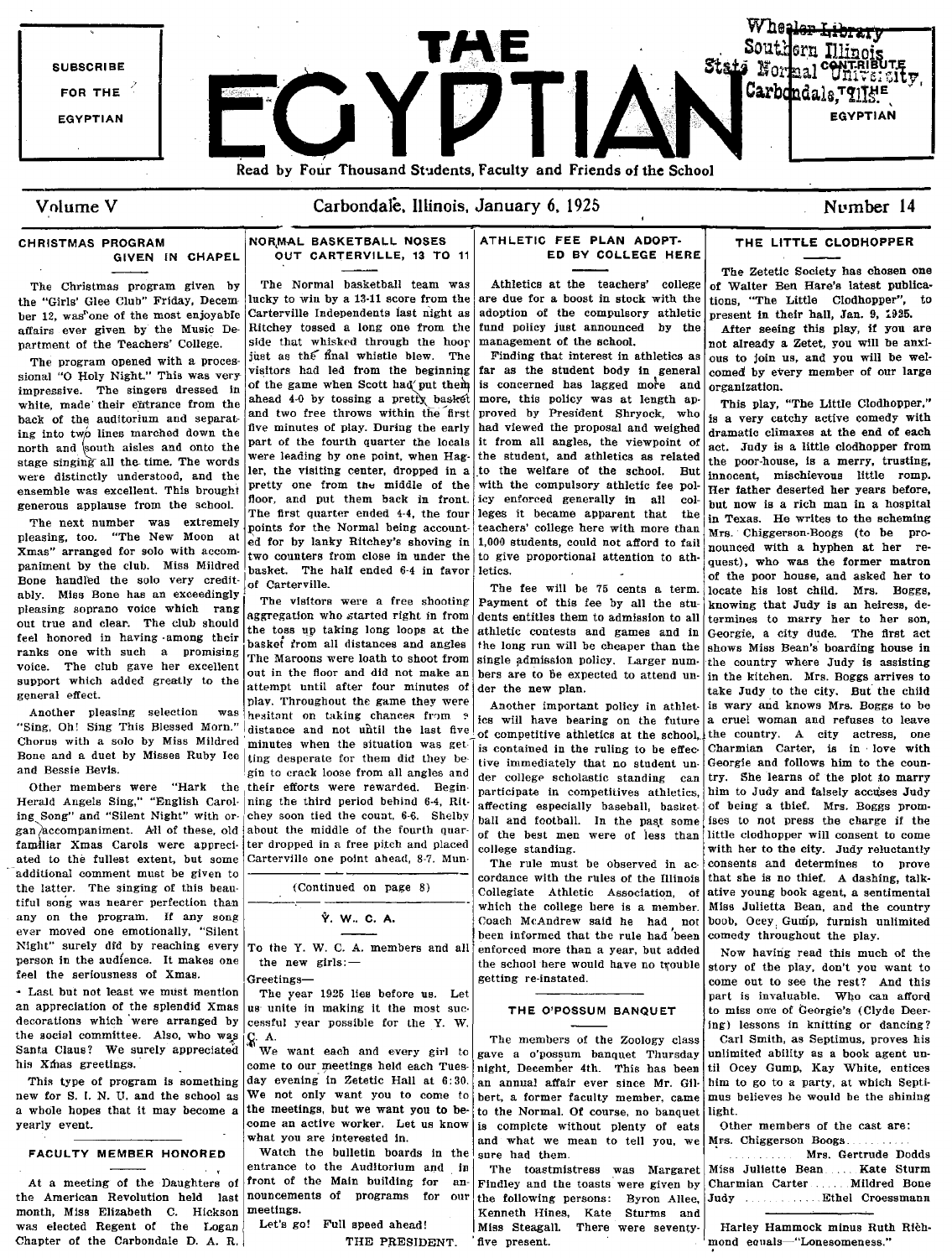The Socratic society welcomes back | 'Last Tuesday night, at 7 o'clock, | Remember, my son, you have to Erateful appreciation of a holiday.<br>
to its hall all its old members and about fifty men, representing the fin- work! to its hall all its old members and about fifty men, representing the fin- work! Whether you handle a pick There are young men today who new members who wish to join. of members are representing the summer of a new set of new members who wish to join. est type of manhood on our campus, or a pen, a wheelbarrow or a set of do not work, but the world is not<br>Course the old members will not extreme the flore of the set of the books, dig ditches Course the old members will not gathered in the "gym" to enjoy the books, dig ditches or edit a paper, proud of them. It does not know leave our ranks, but will come back such that the given to enjoy the ring an auction bell or write funny stronger than ever with the same old usual good time that the college Y. things, you must work. If you look stronger than ever with the same old usual good time that the college Y. the same work. If you look of them as "old So and So's boys."<br>spirit characteristic of a Socrat. To M. C. A. offers at their stag socials. spound yo spirit characteristic of a Socrat. To M. C. A. offers at their stag socials. around you will see the men who are Nobody likes them; the great busy<br>the old students of the school, who the hour was sport in playing cames th the old students of the school, who The hour was spent in playing games the most able to live the rest of their world have not joined one or the other of  $\begin{bmatrix} 1 & 0 \\ 0 & 1 \end{bmatrix}$  and north most are the most ally are the have not joined one or the other of and performing stunts of various lives without work are the men who here.<br>the societies, we entreat you to join binds and me wout can that some set work the hardest. the societies, we entreat you to join kinds and we must say that some of work the hardest.<br>Our ranks. To the new students, here kinds and we must say that some of Don't be afraid of killing vourself and do, and take off y our ranks. To the new students, here  $\frac{1}{2}$  and we must say that some of Don't be afraid of killing yourself<br>for the first time, we greet you with the participants were very well skill with overwork. It is beyond your for the first time, we greet you with the participants were very well skill with overwork. It is beyond your make a dust in the world. The busier<br>outstretched arms, and we can feel ed in their particular fields of activit outstretched arms, and we can feel ed in their particular fields of activi- power to do that on the sunny side you are, the less harm you will be safe in saying that you will feel at tiss. The refreshments were then of th safe in saying that you will feel at ties. The refreshments were then of thirty. They die sometimes, but it apt to get into; the sweeter will be home as one of us.

campus, and made up of students retz, an old "Y" man, and a few son.<br>from all the classes, including many words from the president. Every one from all the classes, including many words from the president. Every one The work gives you an appetite for  $\frac{1}{2}$  Patronize 'Egyptian Advertisers. of the leading students of the school, present had a big time and were con-<br>is an organization that you can not vinced that the Y. M. C. A. does realaffords much, which you could not life. Fellows, you probably will not possibly get in your class work, such realize now what your close contact as an opportunity to appear before with this organization means to you, an andience in order to develop your but sooner or later you must. You self-confidence it gives you an op- come here most of you from homes self-confidence, it gives you an opportunity to take part in affairs, where you have had the right kind of which will be of practical benefit to training and if you don't get in with you in after years, but most of all,  $\vert$  us you are the loser and your losing here is where most of your friendship means much to you. Some one has is formed. In later years when you said that "We are a part of all we look back, one thing most of all you meet." Indeed this is true. Then will remember will be your school you can very easily see that we come days in connection with the Socratic here and fall under the influence of Literary Society.

Literary Society.<br>You can not do better than to join C. A. with its Christian Objective is<br>the Socratic Society-for you are far the best and the one you should more than welcome and we wish to support, so let us ask this Bee you out and be one of us. tion, "WILL YOU PLEASE SUP-<br>PRESIDENT. PORT US?"

by a short talk from D. Ransom Sher·  $m$ . 'It is these intervals that kill, my retz, an od the will be will son.

THE SOCRATIC  $\gamma$ . M. C. A. STAG SOCIAL THE VALUE OF WORK your meals; it lends solidity to your<br>1. THE VALUE OF WORK solidity to your solidity to your solidity to your ilTERARY SOCIETY **I** I Slumbers; it gives you perfect and<br>The Socratic society welcomes back Least Tuesday night, at 7 o'clock, Remember, my son, you have to grateful appreciation of a holiday.

ome as one of us.<br>The Socratic Literary Society, one evening fun was brought to a close m, and don't get home until 2:00 p. your holidays; and the better satis-<br>The Socratic Literary Society, one evening fun was brought t The Socratic Literary Society, one evening fun was brought to a close m. and don't get home until 2:00 a. Vour holidays; and the better satis-<br>of the largest organizations on the by a short talk from D. Bansom Sher. m. It

an and design and design and design and design and design and design and design and design and design and des<br>In 1970, and design and design and design and design and design and design and design and design and design an<br>I

i<br>Indonésia<br>Indonésia j i j,

j i i<br>I<br>I ,<br>,<br>,<br>,<br>,<br>,<br>,<br>,<br>,<br>,<br>,<br><br>,<br><br>,<br><br><br><br><br><br> I



**the SUITS Cleaned and Pressed** <sup>1</sup>**\$1.00** I .

**Phone 372**  I I "' ... \_ ....... \_------------------------------,,-----,------.\_-"---,,\_ .. :.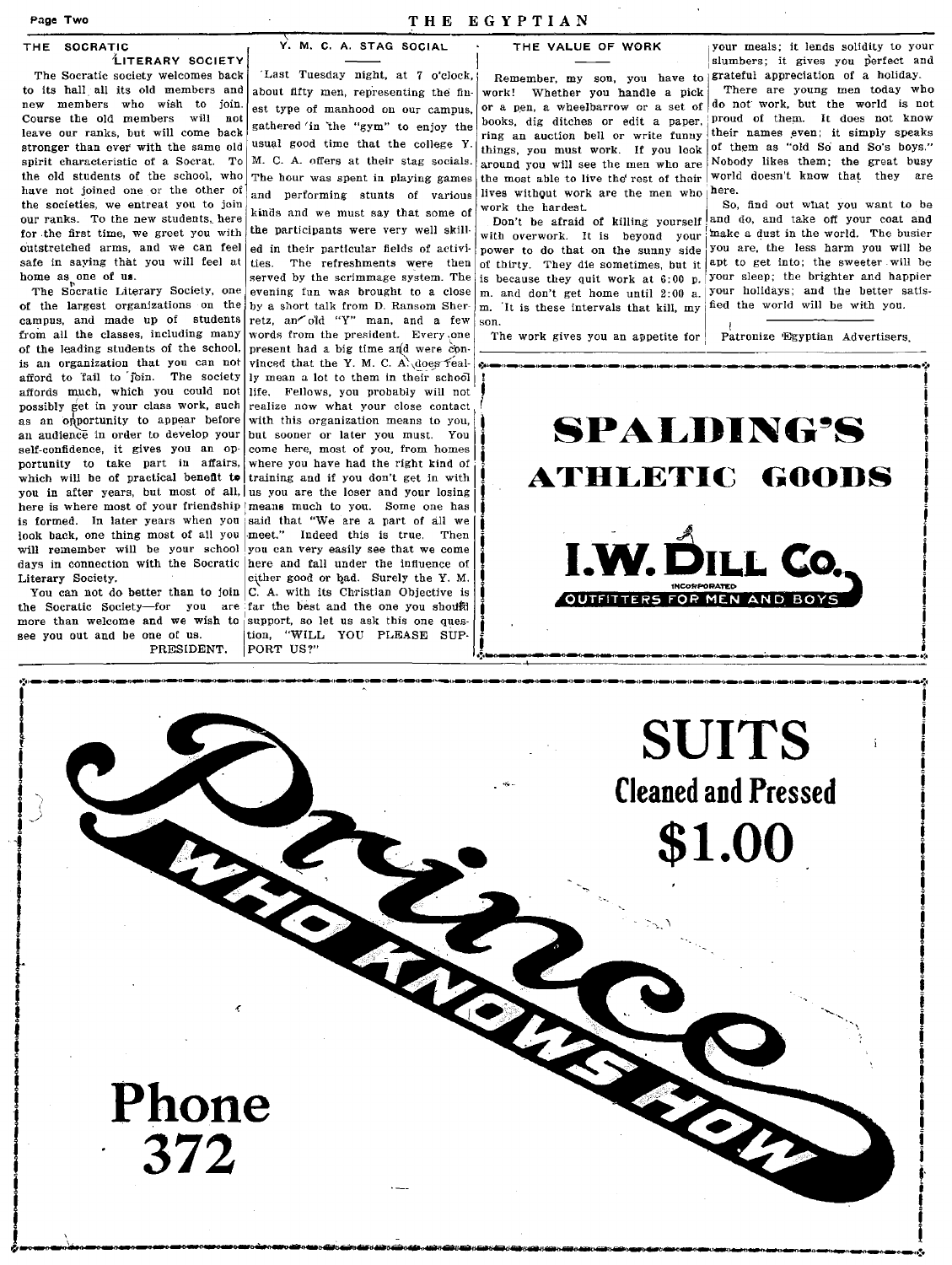$\mathbf{T} \cdot \mathbf{H} \cdot \mathbf{E}$ ,  $\mathbf{E} \cdot \mathbf{G} \cdot \mathbf{Y} \cdot \mathbf{P} \cdot \mathbf{T} \cdot \mathbf{I} \cdot \mathbf{A} \cdot \mathbf{N}$ 

j  $\begin{bmatrix} . & . & . \ . & . & . \ . & . & . \ . & . & . \ . & . & . \ . & . & . \end{bmatrix}$ 

 $\overline{\phantom{0}}$ i

... ~ •••• '!:.,~ .. \_\_ ~'M \_\_\_\_ • \_\_ ~ \_\_\_\_ ~-~-------\_\_\_\_\_\_ ........ \_\_ ~\_II\_g

I II I " i , j .: . **.. ,....** \_~~~~~~~ ...... \_\_ ~~\_~~~.: .. <-~-n-o-~~-c\_n-~-~~~.:.

The last week of the Fall term at the Southern Illinois State Normal was teatured, by, a combined poultry and corn show. The corn show was a grand affair. The poultry show in connection with it was the culmination of the shows of Southern Illinois and contained the cream of all the former ones held in ,this region, that is it was a sweepstakes show. It is worth a bit of our attention.

farm wife's pin money but has reached the point when it has become a billion dollar industry, and representing almost the only article on the farm which is showing a profit. This is a reason why this school is aiding in its development. All development along any line has come through the united efforts of those interested in the work and the comparison of the Hospitals desire eggs from these results of their efforts. This a nontiplierds as they suit the sick so well. results of their efforts. This a poultry show permits.  $\sim$  They furnish not only pleasure to

Shows, the united efforts of breeders, have changed the old farm-yard Probably the next fowl to attract

great an expense as we dare to

finest grasses and plant and cultivate flowers to ornament its exterior. The Only two pens and a few scattering interiors we paint and decorate in singles of the grand old breed of the every way we can afford, so why may we not indulge our love, of the beautiful in our domestic animals, especially our poultry, ,which so readily responds to our efforts.

The first instance of this to which your attention is called is to the dainty Sebright Bantams which grace the Junior Aisles. They .are probably the finest work of the breeders' art.<br>Thirty years of painstaking effort the Junior Aisles. They are probably **housekeeping \$2.50 per week. Means, 550.**<br>
the finest work of the breeders' art. **And the effort All and the second contract of the second contract of the second contract of the seco** was required, for its consummation. Yet their beauty is well worth all the effort and it will be the delight of generations to come. They are valuable too, laying many eggs and of a nice size for the weight of the fowl. their breeders but profit as well.

fowl that laid only when the cock. your attention for beauty was the crowed, to the present highly develop- snowy White Wyandotte, the bird of ed egg machine that has produced al-<br>ed egg machine that has produced al-<br>curves whose graceful lines fit and<br>I curves whose graceful lines fit and<br>I curves whose graceful lines fit and We have records of as high as  $340$  also and are among the highest layeggs in a year. .ers in all contests. Beside they dress When we build our homes we go to well and oner a plump, yellow car-<br> $\frac{1}{2}$  and  $\frac{1}{2}$  and  $\frac{1}{2}$  and  $\frac{1}{2}$  cass. Beauty is as beauty does, and

-'----·--"--'--·----~----.-'I ~ \

indulge our love of beauty. We sur-<br>they certainly do beautifully in a fi- Barred Plymouth Rocks. It seems too<br>round it with fine trees, and beauti- nancial way for those who care for bad that the female of the species is round it with fine trees, and beauti- nancial way for those who care for bad that the female of the species is<br>ful shrubs. We sow and care for the them them. the only one to throw the 'bars' mak-

, . \_\_ ....... \_~\_c:\_II\_a\_n\_D\_~\_D

(Continued On Page 6)

Room and board at, Trobaugh's, 313 W. Harwood Ave. The first house south of the Campus on the hard road. Room and board 8 dollars per week. Rooms for light Poultry is now not a matter of the damity separations which grace  $\frac{1}{2}$  housekeeping \$2.50 per week. Meals, 35c.

#### DE LUXE BARBER SHOP

Visit the De Luxe Barber Shop We appreciate Student Patronage -Ladies hair bobbing a specialty Across From Carbondale Nat'l. Bank. .:.~\_~~'-.:l\_o\_n.-.a\_a\_n \_\_ i **\_o\_c\_** 

SUBSCRIBE FOR THE EGYPTIAN

<sup>~</sup>\_\_\_\_ ~~ \_\_ O\_J\_a\_~" \_\_

I .)\_~~~\_~-c-~

# Jewelry, Diamonds and Watches<br>
I. C. Watch Inspector

·;··-·..---------.-~~-~-----\_glJl"'llM;·

I. C. Watch Inspector Optometrist  $\begin{bmatrix} 0 & \text{I. C. Watch Inspector} \\ \text{0ptometrist} \end{bmatrix}$ 

#### EXIDE: BATTERY SERVICE

8·Hour Recharging

Batteries, Tires. Accessories **First Door South Postoffice** 

Phone 13

We are glad to have you with us again and as usual, are read, to accommodate you in any way possible.

# SPEAR & KRYSHER<br>302 South Illinois Avenue

'

#### <sup>~</sup>1I0RGAN AND CO. GRO.

Trade at Morgan's and always get Service and Quality

115-Phones-242

### KRYSHER STORE CO.

East Side Square

|                                  | Men's Dress Shoes or Oxfords, light tan ,\$6.00 |
|----------------------------------|-------------------------------------------------|
|                                  | Men's soft toe Shoes \$4.50                     |
|                                  | Men's Dress Sox 15c, 20c, 25c                   |
| <b>SPEAR &amp; KRYSHER</b>       | Women's Silk Hose 50c, \$1.00, \$1.50           |
| <b>302 South Illinois Avenue</b> | Men's Dress Caps \$1.25, \$1.50, \$2.00         |

 $-$ .

i

 $\blacksquare$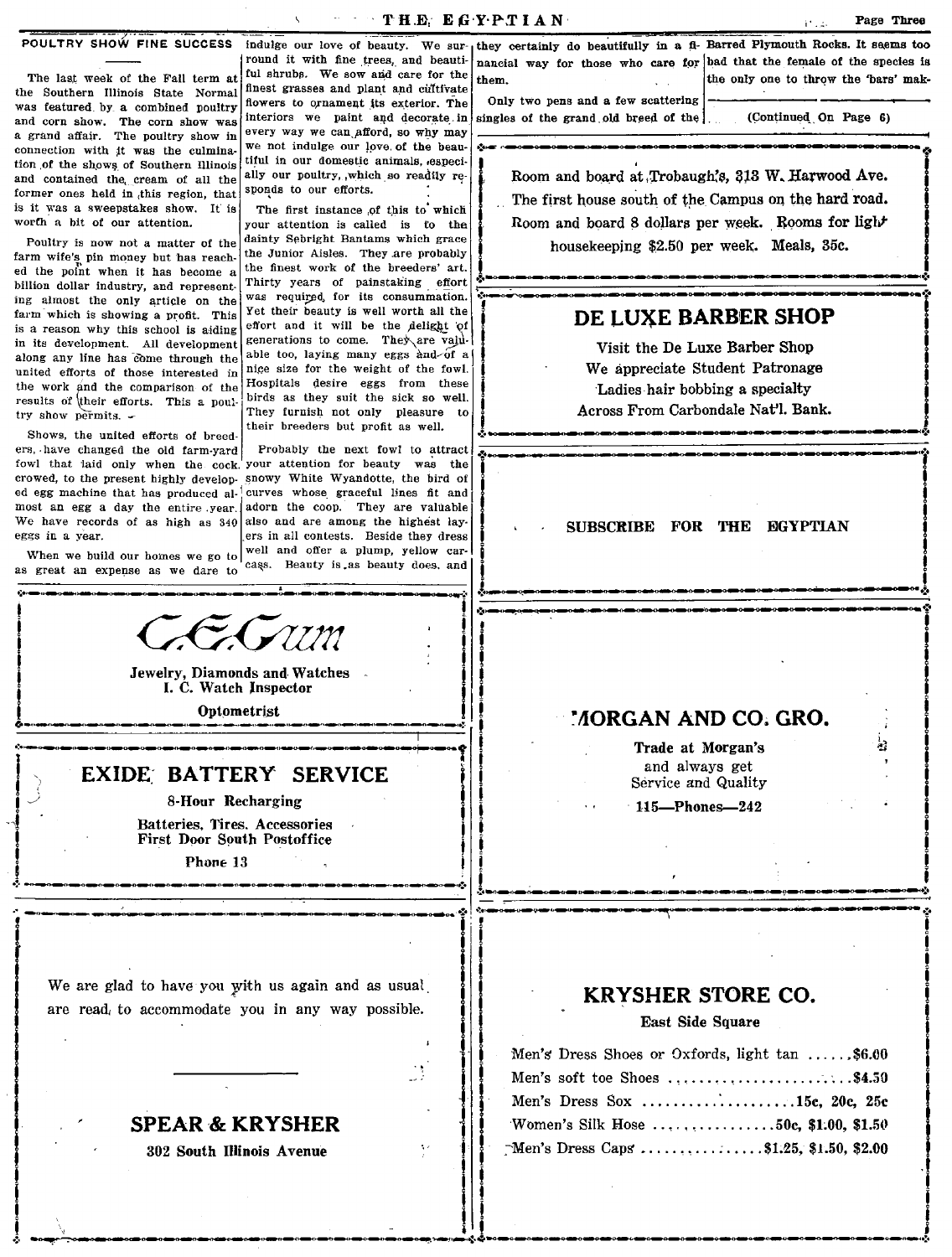| Page Four                                                                                                                                                                                                                                                                                                           |                                                                                                                                                                                                                                                                                                                                                                                                                                                                                                                                            | THE EGYPTIAN                                                                                                                                                                                                    |                                                                                                                                                                                      |
|---------------------------------------------------------------------------------------------------------------------------------------------------------------------------------------------------------------------------------------------------------------------------------------------------------------------|--------------------------------------------------------------------------------------------------------------------------------------------------------------------------------------------------------------------------------------------------------------------------------------------------------------------------------------------------------------------------------------------------------------------------------------------------------------------------------------------------------------------------------------------|-----------------------------------------------------------------------------------------------------------------------------------------------------------------------------------------------------------------|--------------------------------------------------------------------------------------------------------------------------------------------------------------------------------------|
|                                                                                                                                                                                                                                                                                                                     | TAE<br><b>ECYPTIAN</b>                                                                                                                                                                                                                                                                                                                                                                                                                                                                                                                     | Rule 5. If a good shot is made by<br>either team, give them credit for it,<br>show school spirit, but do not be only<br>one-sided.<br>Rule 6. When the game is over tell<br>the team you enjoyed the game. They | <b>EPSILON BETA NEWS</b><br>The Christmas holidays were cele-<br>brated Friday by a big Christmas<br>party at which old Saint Nick presid-<br>ed and gave every girl a present. Sat- |
| Charter                                                                                                                                                                                                                                                                                                             | Illinois<br>College Press<br>Association                                                                                                                                                                                                                                                                                                                                                                                                                                                                                                   | are playing for you and should be rec-<br>Member ognized as the representatives of the<br>school.<br>Above all, be a good sport, and give                                                                       | urday morning, after a whole night<br>of revelry, each girl left for her re-<br>spective home.<br>Tuesday after Xmas found all the                                                   |
| Southern Illinois State University, Carbondale, Illinois.                                                                                                                                                                                                                                                           | Published every week during the Collegiate year by the students of the                                                                                                                                                                                                                                                                                                                                                                                                                                                                     | credit to those who deserve it. Give<br>the visiting team a chance to take<br>back a good impression of our school.                                                                                             | girls rambling around the campus,<br>getting grades, registering and the<br>other formal procedures of the begin-                                                                    |
| the act of March 3, 1879.                                                                                                                                                                                                                                                                                           | Entered as second class matter at the Carbondale Post Office under                                                                                                                                                                                                                                                                                                                                                                                                                                                                         | Athletics are the best advertisements<br>a school has. Let's advertise.                                                                                                                                         | ning days. All striving for a more<br>prosperous New Year.                                                                                                                           |
| Office<br>Main Building, Room 16                                                                                                                                                                                                                                                                                    | Telephone<br>University Exchange No. 17                                                                                                                                                                                                                                                                                                                                                                                                                                                                                                    | SUBSCRIBE FOR THE EGYPTIAN.                                                                                                                                                                                     | Patronize Egyptian Advertisers.                                                                                                                                                      |
| <b>EGYPTIAN STAFF</b><br>Editor-in-chief<br>Howard S. Walker '22                                                                                                                                                                                                                                                    | EGYPTIAN BOARDS<br>Business Manager<br>Carl Smith '24                                                                                                                                                                                                                                                                                                                                                                                                                                                                                      |                                                                                                                                                                                                                 |                                                                                                                                                                                      |
| Associate Editors<br>Kate Sturm '21. Thelma Hartwell '25   Adv. Managers-<br>Humor Editors<br>Pearl White '25; May V. Linder '26<br>Social Editor  Jewel Finley '25<br>Athletic EditorRobert Hartley '25   Typists-<br>Thomas Whittenberg '25<br>Music Editor Frank A. Smith '23<br>Exchange Editor  Pearl Hall '25 | Marion Taylor '24<br>Frank Dwyer '26<br>Harry Taprich '25<br>Alberta Kohlenbach '26<br>Louise Durham '26<br>Faculty Advisor  Emma L. Bowyer<br>Alumni Advisor  E. G. Lentz                                                                                                                                                                                                                                                                                                                                                                 |                                                                                                                                                                                                                 | THE FAULTLESS CLEANING &<br><b>DYEING CO.</b><br>"The old cat will come back." "But old spots never<br>will"<br><b>Just Phone 332L</b>                                               |
|                                                                                                                                                                                                                                                                                                                     | <b>BEGIN</b>                                                                                                                                                                                                                                                                                                                                                                                                                                                                                                                               |                                                                                                                                                                                                                 |                                                                                                                                                                                      |
|                                                                                                                                                                                                                                                                                                                     | WITH VIM<br>"Yesterday is gone; forget it. Today is here; use it." We<br>are back at school again with a new term of school and a new<br>year beginning. The old saying above should guide bur attitude<br>greatly. Of course, there are many things that we should not<br>forget, but the thoughts of the good times, which we had dur-<br>ing the holidays or of the subjects which we may not have done<br>our best in last term, should be turned toward ideas of the goal.<br>which we wish to reach during the coming year.          |                                                                                                                                                                                                                 | 'n.<br><b>FOOTWEAR</b>                                                                                                                                                               |
| to success in the future.                                                                                                                                                                                                                                                                                           | You should make an honest effort to make your New Year's<br>resolutions a set of ideals to guard your activities in the coming<br>year. New Year's resolutions are taken lightly and broken by<br>many, but the deep thinking people use them as steps to climb<br>the hill of achievement. The beginning of the year is for them a<br>period of reflection and the time to choose a path which will lead                                                                                                                                  |                                                                                                                                                                                                                 | As usual, we have everything that is new, while it is<br>new. Advance spring pumps are now coming in every                                                                           |
|                                                                                                                                                                                                                                                                                                                     | Just what we get out of life depends largely upon what we<br>put into it. We will be required to use every bit of energy which<br>we possess if we reach the goal that we should. Now is the time<br>to make a determined vow that in 1925 you will pass all previous<br>achievements. Plan big and work hard with a patient determi-<br>nation and hopeful trust in the future. When you reach your<br>journeys end, you may not find a rainbow with a pot of gold.<br>but all the same you will see the golden glitter of a shining suc- | brogues.<br>$\left(\begin{array}{c} 1 \\ 1 \end{array}\right)$                                                                                                                                                  | day, as well as new and different patterns in mannish                                                                                                                                |
| cess.<br><b>BASKETBALL ETIQUETTE</b><br>Rule 1. When a basketball team<br>plays at S. I. N. U. be sure to be at<br>the game. It doesn't look very well<br>to have a hundred spectators witness-<br>that\should "turn out."                                                                                          | cheers, you would, no doubt, know<br>the predicament you would encounter<br>if the audience doesn't give you sup-<br>port. When it's time to cheer-<br>CHEER.<br>Rule 3. When either team gets a<br>ing a game when there are about 800 free shot, there should be absolute<br>silence.                                                                                                                                                                                                                                                    |                                                                                                                                                                                                                 | THE FASHION BOOTERY<br>Always cheerfully at your service                                                                                                                             |
| Rule 2. When the cheer leader<br>tion. If you had an occasion to lead encourage revenge.                                                                                                                                                                                                                            | Rule 4. If a foul is made by a<br>takes the floor, give him your atten   player do not encourage it or do not                                                                                                                                                                                                                                                                                                                                                                                                                              |                                                                                                                                                                                                                 |                                                                                                                                                                                      |

 $\ddot{\phantom{1}}$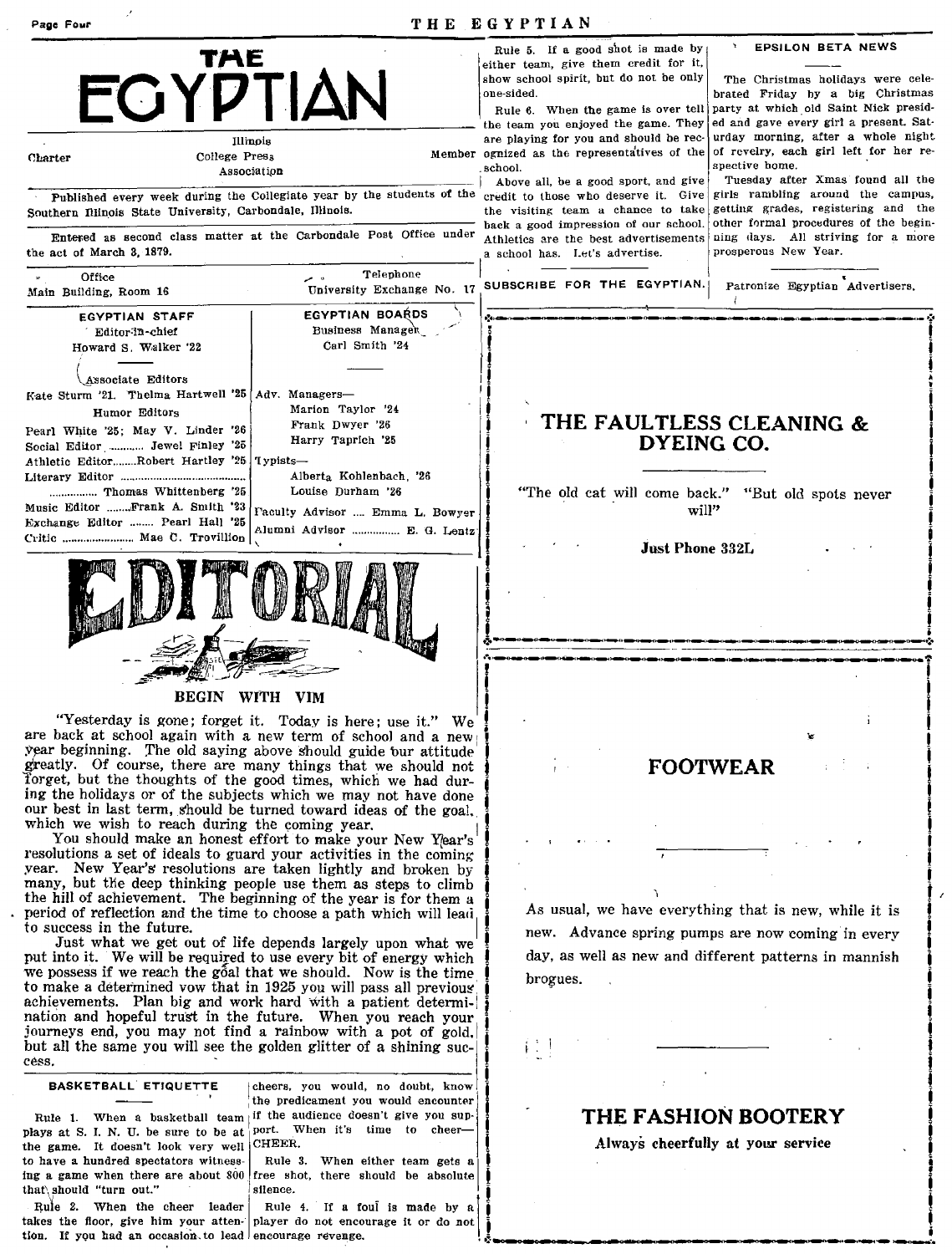## The Alumni Bulletin

#### .<br>The continuum and the continuum and the continuum and the continuum and the continuum and the continuum and the continuum and the continuum and the continuum and the continuum and the continuum and the continuum and the

West Frankfort, Ill.,

Jan. 1, 1925.

Mr. E. G. Lentz Carbondale, Ill. Dear Mr. Lentz:

Some time ago you asked me to write an article for the Alumni sec-

tion of The Egyptian. I am not just sure that this will belong in that particular column and I shant feel hurt so badly if it does not make its appearance at all: but I remember that just a year ago we were searching for materials from many sources: those articles which could be used at any time and anywhere. "fillers" as the printers did say, and I take it that conditions are largely the same this year. There may be those who intelly and six were born in England. would be interested in knowing that West Frankfort is a city with a population of 20,000 and that this is a population of nearly every race with the exception of the colored people. There are 67 teachers in the public schools of the city, 16 of whom are state. Their fathers and mothers graduates of the S. I. N. U., with 42 others nearing graduation from the same institution. There is no teacher in the system who does not have ideas and ideals are not in absolute work beyond the high school in some narmony; whose command of the normal school or university.

while I was in school was that the type of citizenship must be built up sung" and that I likely would never feel inclined to seek to fill such va

have made a "mark" in that particular field if it had not been that in a certain issue of The Egyptian a most interesting article was written about a Swiss girl.

When I read it I felt inspired to become a "researcher" and I betook myself to the task of finding out some things about the 760 boys and girls who are pupils in the school in which I have the happy privilege of being one of the 15 teachers. I have been able to gather these facts: We have about twenty pupils who were born in one-half that many foreign countries, and strange as it may seem to you, only three of them were born in from over half of the states in the union. I myself was surprised to find that nearly two hundred of them do not claim Illinois as their native come from nearly every state in the union and country in Europe. You see ours is a mixed population, whose English language is not the best. One of the things that I found out whose love for America and a higher

world is nearly filled with people who in the school. We have sensed the are doing research work. I became responsibility that is resting upon us, very much discouraged to think that and are doing all that is in our power I had lived to be old enough to vote to prove ourselves worthy of our voin a presidential election and had cation. We have not forgotten our never yet made any venture into that Alma Mater and we are striving to do great field, where so many are at our work so well that next year when work. I am afraid that I might have vacancies in the school system here passed "unwept, unhonored and un- must be filled, the superintendent wil

Sincerely vours. LESTER BUFORD.

ZETETIC SOCIETY NEWS

The Zetetic Literary Society gave their last program for the Fall term on December 5. The following program was given: Music .................. Orchestra Piano Solo..........Ruth Gatchel Reading ..............Ruth Dodson Violin and Cello Duet.... Lillian McLean and R Morriss Journal .......Raymond Etherton Play ................. MAD! MAD!  $C$ aet Miss Lewis.....Margaret McMasters Naomi ... ..... Elizabeth Krysher Agatha ........Mary Virginia Linder Catherine ............... Ann Marvin Tillie de la provincia de la provincia de la provincia de la provincia de la provincia de la provincia de la p . Ruth Pierce Extemporaneous debate: "Resolved, Then comes France and Germany to That Santa Claus should use an autoclaim two each. Our pupils come | mobile instead of using reindeers." Affirmative, Orville Carrington and Jewel Finley; negative, Ruby Ice and

Tom Whittenberg. The debate was decided in favor of the negative.

The Society elected their representatives for the beauty and popularity contest, which is being run by the Egyptian and the Obelisk. Louise Durham was chosen as the most beautiful girl and Clyde Winkler as the most popular young man.

The Zetetic Society desires to thank each and everyone who helped to make the Society such a brilliant success as it was during the year of '24 and we sincerely hope that you will keep up your good co-operation during the new year.

Join the Zetetic Literary Society.

A TRAGEDY IN FIVE BELLS (Not a motion picture) With full orchestral accompaniment -and the Bells Act I The Bells Act II The Bell Boy Act III The Village Belle Act IV Wedding Bells (Soft music, please, Mr. Director) Grand Finale Hell's Bells!

## **THE FAMOUS**

New things arriving daily in ready-to-wear and millinery.



#### A Convenient Store for Students

It will help you to start the winter term of school off right by getting better acquainted with the firm of McPheeters, Lee & Bridges.

If you want to cash a check, leave your baggage, wrap a parcel for mailing, meet a friend or use the phone, do it here, we will be pieased to extend to you this service.

> McPheeters, Lee & Bridges Dry Goods-Shoes-Notions **Pictorial Review Patterns**

Phone 196.

Phone 196

**JESSE J. WINTERS** 

Æ

**GEO. D. CASPER** 

Jeweler

Carbondale, Illinois.

120 South Illinois Avenue

Clothing-Furnishings-Hats-Shoes

#### Carbondale, Illinois

New Ties, New Sox, New Sweaters, New Caps. Come in and see them

**Page Flve**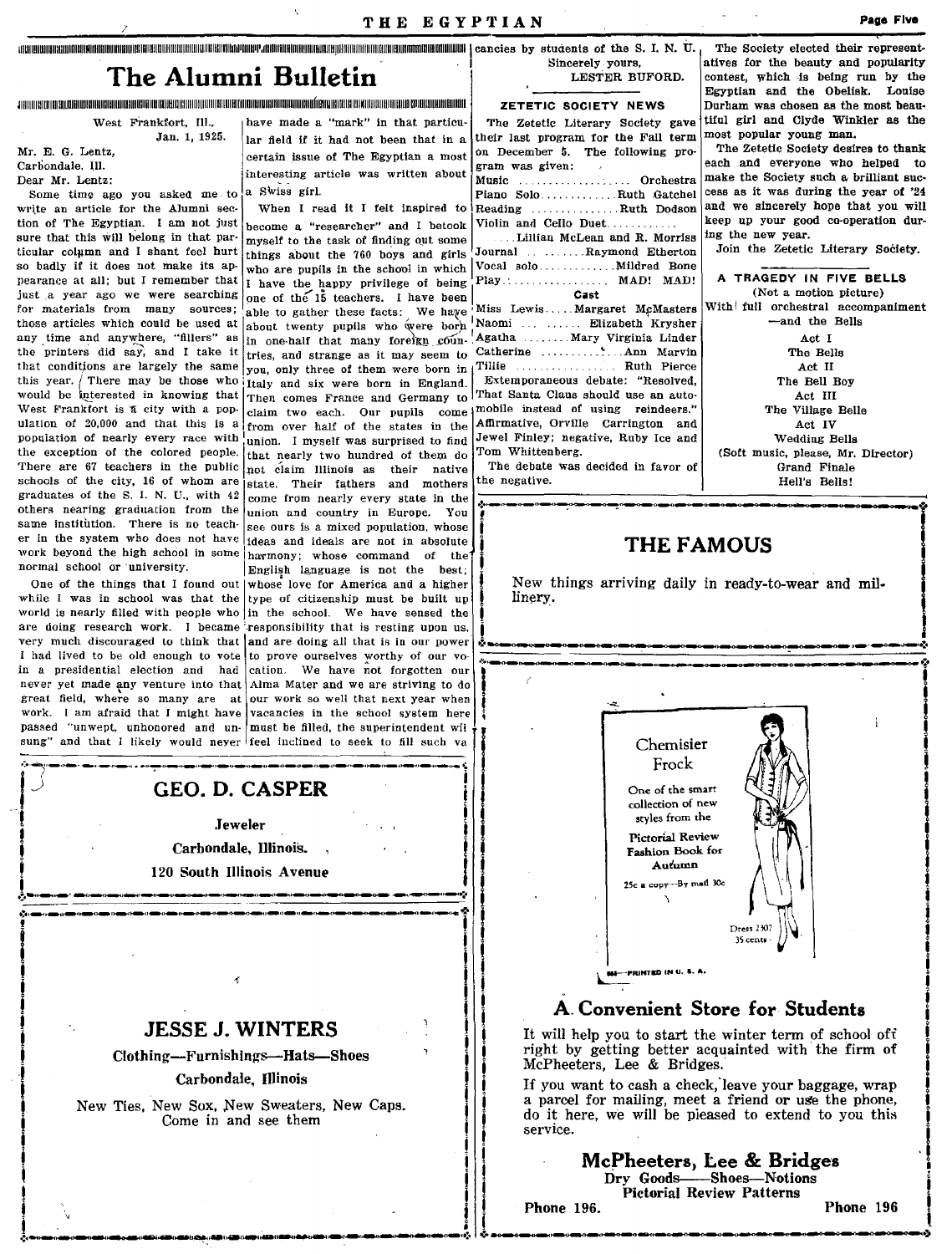Book review by Harriet Marvin.

#### (Continued From Page 3)

ing her grow darker each year while the male grows lighter, thus forcing the practice of 'double mating' making them unprofitable to the person who can only keep one pen or one variety. This double mating, one is forced to do, or purchase all of his males each year. They are our oldest and I almost said best American breed. The peculiar arrangement of black and white bars make them a very attractive fowl and their lay-No fowl furnishes a finer nor more saleable carcass.

Did you note the great quantity of Reds? Were they not wonderfully beautiful, with their glossy red plumage? Why were they so many of these? Simply because they are hardy, prolific and extremely profitable to their owners. Of course their beauty counts

Then the graceful Leghorn. Nothing exceeds them anywhere in grace tion to teach in Dowell. or carriage, nor in beauty of plumage.

## THE STYLE SHOP

#### Outfitters For Women

Dr. W. A. Brandon, '01 Carbondale, Ill. **Specialties** EYE, EAR, NOSE, THROAT **Glasses Fitted** 



**Quality Supreme** 

Everyone likes OUR candy. Probably because of its superfine quality It's the purest, most delicious candy that money can buy. And it is ALWAYS perfectly fresh.

Whether you want rich nut-filled or luscious creamy chocolates-so soft and smooth that they just melt in your mouth-or old-fashioned hard candy, THIS is the place to come. We carry ONLY the BEST-moderately priced.

Carbondale Candy Kitchen

> **Candies** Soda Fountain **Phone 276**.

POULTRY SHOW FINE SUCCESS Are they profitable? Ask their own | White and Margaret McMaster. ers who have made themselves homes and given them much of the pleasures this world affords from the profits afforded by the industry of this wonderful fowl.

Let us hope that our school continues in this work, the work of educating the young man and woman teacher in the beauty and profit of this, one of our most profitable and beautiful of all our domestic animals. It is one through which we can most easily reach the youth of our land and by which he may be retained on ing qualities are among the highest. the farm, the place now needing more than ever before, the brains of our best people, and the place that must furnish the backbone of our governmental institutions. Our 'Bold peasantry' is just as valuable today as it was in Goldsmith's time.

#### ANTHONY HALL

Several of the girls did not return for this term

India Mathis has accepted a posi-

Edith Morgan is teaching in Alton. Celeste White has a position to teach at her home town, East St. Louis.

Miss Dora Brickley of Alma spent Christmas vacation with her sister, Mrs. Smith, at Anthony Hall.

Gladys Fitch of Wisconsin spent the vacation in Carbondale

Mildred Smith, Kathryn Rendleman, Bonnie Boyd and Virginia Jenkins are rooming out in town this term.

The new girls this term are: Sylvia Chamness, Mary Virginia Linder, Bess Short, Mildred Mary Cope, Charlotte Stamper, Gussie Wheeles, Essie Edwards, Leah Stonemetz, Olive Boner and Ilah Jackson.

#### **WEE WUNDER**

Where Kelley gets his untamed ties.

If Mr. Brown really wants us to be quiet enough to hear the clock tick? Why Allen Rogers likes "Perfect Day" so well?

Who is to blame for the Buckles school having 100 percent in spelling Tuesday, December 2?

Whose romance was shattered by Mr. Brown at teachers' meeting Monday night?

#### **HUINAF**

At the last meeting the following officers were elected for the next six weeks:

President-Josephine Daszko. Vice President-Pearl White.

Secretary and Treasurer - Mary Krumsick.

The program for January 12, is as follows: A debate, "Resolved that physical training be required for graduation from all High schools." Affirmative, Thelma Hartwell and Esther Roberts. Negative,

**MARY ANN BEAUTY SHOP** 

#### Operated by Marinello Graduates

Shampooing, marcelling, manicuring, dyeing, facial and scalp treatments.

Ladies Hair Cutting a Specialty. 205 South Illinois Avenue. Phone 612

UNION BAKING CO.

**Bakers of Better Bread GOLDEN CRUST BREAD** 

Special attention to picnic orders 304 South Illinois. Phone  $150X$ 

**IMPERIAL CAFE** 

**Good Things To Eat** 

L. M. Atkison, Owner and Prop.

We extend you our best wishes for a Happy and Prosperous New Year and solicit your further patronage.

> **LANEY GIFT SHOP** (Hemstitching) 120 South Illinois Avenue.

### MILLIGAN-BROCKETT

For latest Edison, Okeh, Gennett, Columbia and Pathe Records, also latest sheet music.



24 Hrs. Per Dav.

WILHELM DRUG CO. mita i L The Students Drug Store.

**School Supplies Fountain Pen** Pencil

Ralph Johnson

Pearl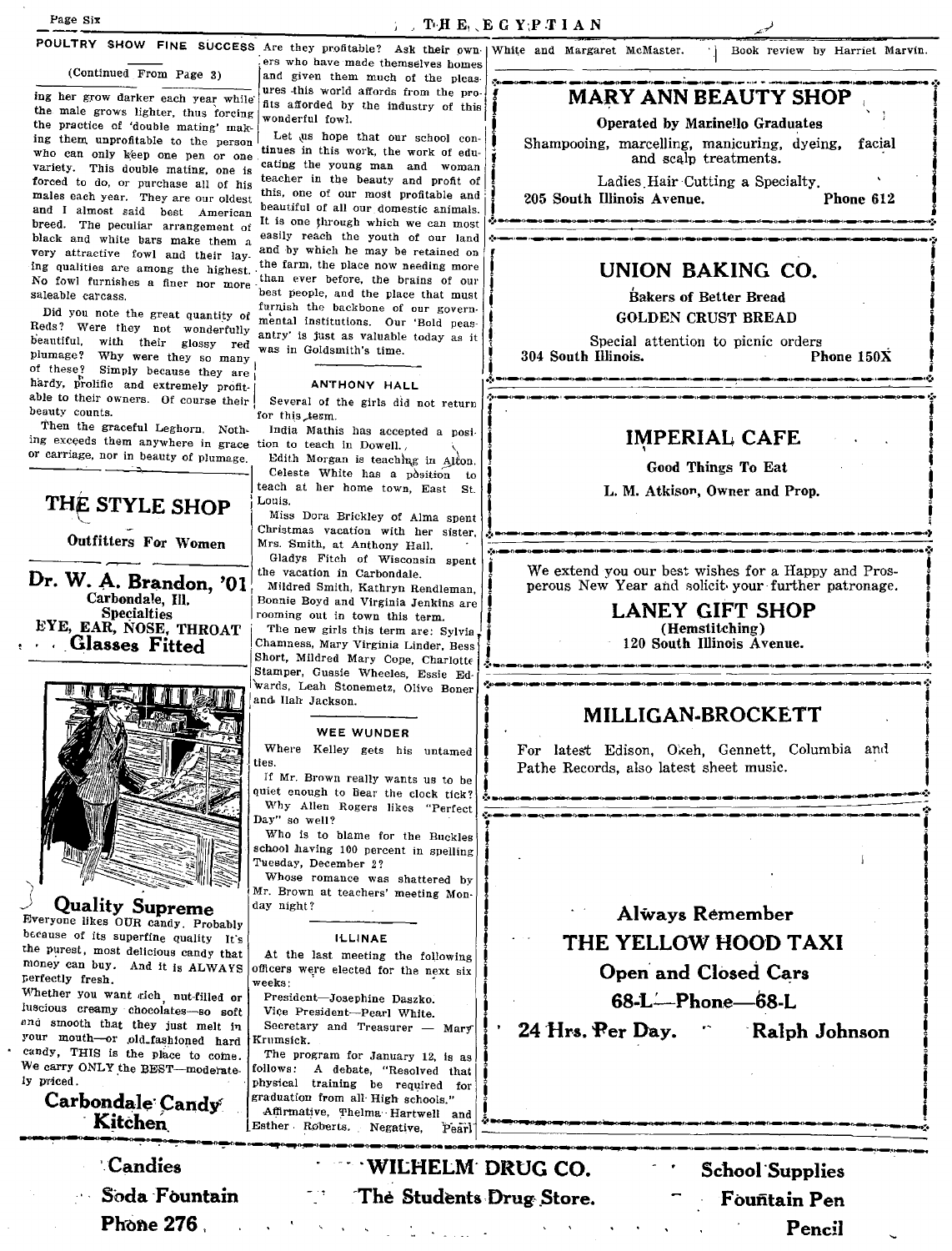| RURAL PRACTICE NOTES                                                           | <b>EXCHANGES</b>                                                           | THAT SENIOR RING                                                         | Let us make it proud of the finger             |
|--------------------------------------------------------------------------------|----------------------------------------------------------------------------|--------------------------------------------------------------------------|------------------------------------------------|
|                                                                                |                                                                            | What is that flashing sparkling band                                     | 'tis on.                                       |
| There are now five rural practice                                              | The Pinion. Honolulu. Hawaii-                                              | That its owner so proudly wears;                                         |                                                |
| "Bridge," "Glade,"<br>schools:<br>and                                          | Your cartoon on Who'll Get It Cham-                                        | One would think it the key to a magic                                    | The potter took a formless mass of             |
| "Buckles" in Jackson county, and                                               | pionship" was very clever.                                                 | land                                                                     | clay.                                          |
| "Stone" and "Foreville" in William-                                            | McKendree Review, Lebanon, Ill.-                                           | Or the spell of an enchantment that                                      | And strove to change it to a thing             |
| son county. There is a contest for                                             | Say! You did beat our team but you                                         | heals all cares.                                                         | of shape.                                      |
|                                                                                | can't beat our paper.                                                      | And, musing, perhaps it is more,                                         | But after it appeared to be complete,          |
| spelling and attendance on between                                             | The Marion Blues, Marion, Ill.-                                            | Perhaps in its carving and show                                          | Displeased, he did not cease to                |
| the five schools. At the close of the                                          | Your "Mutterings of Maniacts" and<br>"Battle Smokes" are very interesting. | There rest eternities of wisdom and                                      | touch and scrape.                              |
| school year a prize is to be given to                                          | The Spartan Bulletin, Sparta, Ill.-                                        | lore                                                                     |                                                |
| the school which has had the best                                              | Did you "Beat Chester?" We surely                                          | And faded dreams, and love that                                          | At last, the finished vase in beauty           |
| attendance, and one to the school with                                         | hope you did.                                                              | only gods can know.                                                      | robed,                                         |
| the best spelling record. We are also                                          | The Candle, East Las Vegas, N. M.                                          |                                                                          | Was placed in view its beauty to<br>display,   |
| having a neck and neck race for                                                | --We enjoy very much reading your                                          | Two long years of hardships that tire,                                   | But mishap caused the thing to fall            |
| cleanliness. This includes the condi-<br>tions of the school which can be con- | "Candle Gas." Your editorial on                                            | One endless night of work and fear,                                      | and break-                                     |
| trolled by the teachers and the chil-                                          | "School Spirit" was very good.                                             | Black, hideous hours of facing a                                         | And changed it back to a mass of               |
| dren. A committee of three ladies                                              | The Astonisher, Herrin, Ill.-Say!                                          | seething fire                                                            | dust and clay.                                 |
| has kindly consented to visit our                                              | There was a great contrast between                                         | And the cruel hungry flames that                                         |                                                |
| schools once a month and act as                                                | the "Rooster" you own and the one                                          | blister and sear.                                                        | We, too, are being formed of worth-            |
| judges in the contest.                                                         | owned jointly by Marion and Mur-                                           | Night on night of ceaseless boring                                       | less clay.                                     |
| If there is one feature that stands                                            | physboro.                                                                  | Week after week when days are                                            | And on the harder road we've just              |
| out more prominently than all the                                              | The Monmouth College Oracle, Mon-                                          | black.                                                                   | begun:                                         |
| rest in rural practice teaching, it is                                         | mouth, Ill.-Your "Line" is very in-                                        | Enchanting dreams of pleasure and                                        | The day is here when we wear a Ring            |
| the fact that there are "a thousand                                            | teresting.<br>The Sphinx, Carterville, Ill.-You                            | roaming                                                                  | In token of success nearly won.                |
| and one things to think about" and                                             | have a well balanced paper. The joke                                       | But duties and studies that never                                        |                                                |
| that while one is concentrating on                                             | section was very good.                                                     | grow slack.                                                              | Let not that Ring become the final             |
| one thing, a number of others go by                                            |                                                                            |                                                                          | goal,                                          |
| neglected.                                                                     |                                                                            | It speaks of grey years of service,<br>A life to be spent in the traces, | But let it be an urge to higher                |
| Perhaps the greatest good derived<br>from rural practice teaching is the       | THE FRESHMAN                                                               | Ages of dull routine when men are                                        | things-                                        |
| fact that it absolutely requires one                                           | As I was walking down the hall                                             | at peace                                                                 | Nor let the work we've done decay<br>and 'rot, |
| to be forever on the alert, to keep                                            | I saw a trembling mass,                                                    | For one moment with death in our                                         | For then the Band of Gold no glory             |
| his or her eyes open, to be energetic,                                         | The greenness of it attracted me, $\sim$                                   | faces.                                                                   | brings.                                        |
| and what else is necessary?                                                    | It was the freshman class.                                                 |                                                                          |                                                |
| Lillian McLean's class from the                                                |                                                                            | We who proudly wear it on our fin- Ambition dawned within our souls.     |                                                |
| training school visited the Stone                                              | I tried to show their ignorance                                            | gers                                                                     | Then effort, zeal and work doth                |
| school Friday, Nov. 21, and gave sev-                                          | By asking a question keen.                                                 | Are proud of the years that are                                          | bring                                          |
| eral musical numbers.                                                          | They made no move nor did<br>they!                                         | gone,                                                                    | Reward for all that's gone before.             |

Patrenize the Egyptian Advertisers.

speak,

But grew a shade more green

# **Zetetic Society**

.~.)\_(\_,. \_\_ ~~~\_.-t'-~~(~ \_\_ ""'~.\_~~~~\_~~\_II\_n\_~\_O\_g\_D\_a\_g

blue

But in treading the dim future's misty

**will present next** 

**Friday Night, January 9** 

**a 3-act comedy drama** 

**'A Little Clodhopper'** , .

The cast is an experienced one

Everyone is invited and we urge you to join our society

Page Seven

The symbol of it all-The Senior

 $\frac{1}{2}$ 

i<br>India<br>I  $\overline{\phantom{a}}$ į.

I į j ,

 $\overline{\mathbf{I}}$ i<br>I<br>I<br>I ! ! I

i<br>I

juan menghalan

i

Ring.